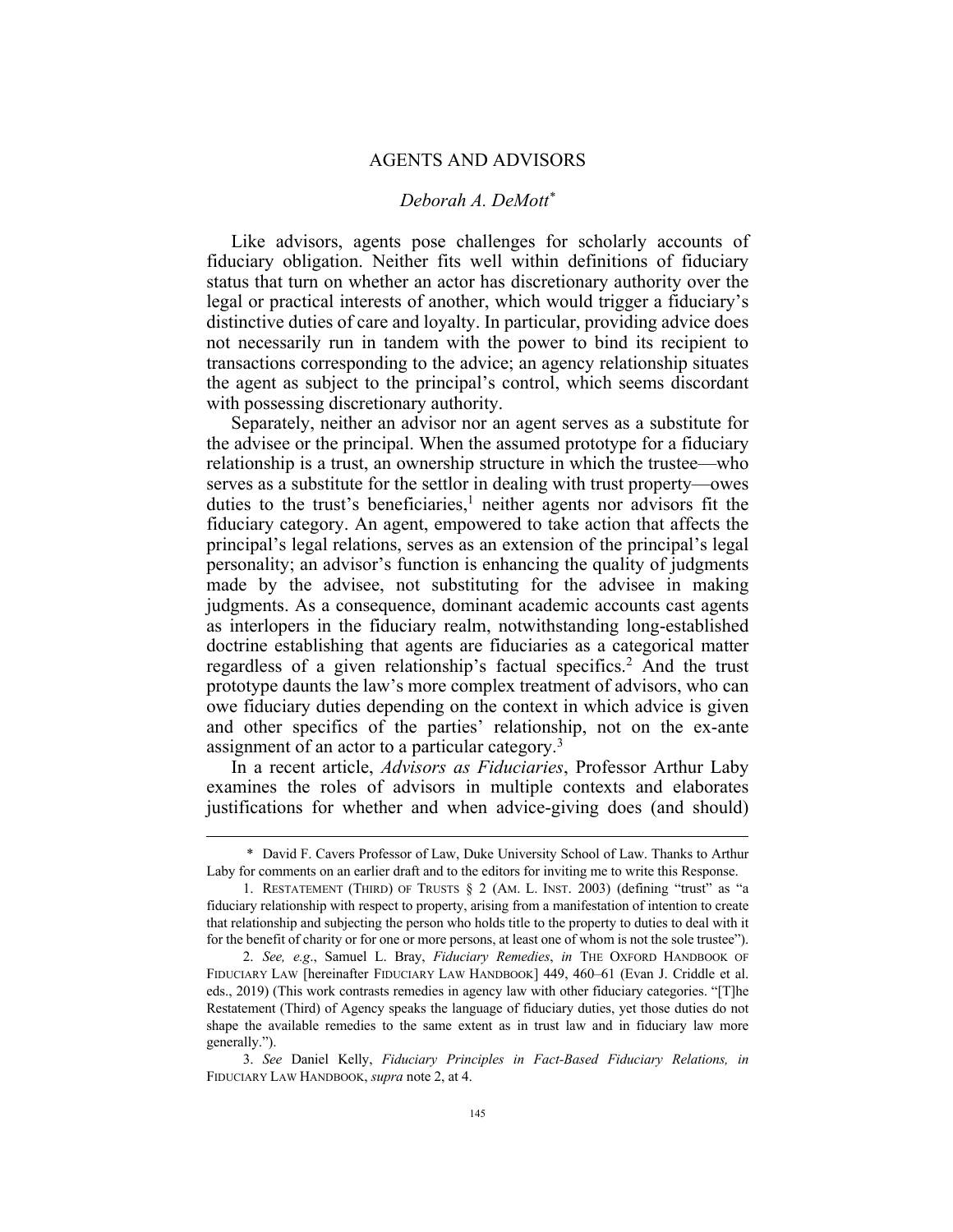trigger the imposition of a suite of distinctively fiduciary duties of care and loyalty.4 Professor Laby's article is a major intervention in fiduciarylaw scholarship because it examines in depth the justifications for fiduciary status and articulates why many advisors are treated as fiduciaries.5 As this Response explains, Professor Laby's intervention turns on re-situating questions about the fiduciary status of advisors into a framework that focuses on an advisor's activity and relationships with clients, not a priori (or taxonomic) categories that turn on the possession of discretionary authority over another's assets or interests more generally.6 Beyond academic theory, Professor Laby's article has practical implications because it helps to clarify analysis in a category of cases where courts have not reached consensus.7 Moreover, the stakes are significant. Advising is a common-place activity integral to many professions and pervasive in day-to-day life. Additionally, the remedies available for breach of a fiduciary duty are distinctive.<sup>8</sup> Gain-based remedies are tightly linked to the fiduciary duty of loyalty,<sup>9</sup> underscoring for advisors the importance of avoiding or disclosing conflicts between the advice given and the advisor's own interests. $10$ 

Professor Laby's article is also a springboard for reflection on agency law, a long-standing misfit within a fiduciary realm dominated by trustlaw prototypes and inquiry into whether an actor possesses discretionary authority.11 As Professor Laby points out, many years ago I identified the possession of discretion as a common theme in accounts of fiduciary obligation.<sup>12</sup> My perspective now is grounded in the implications of agency law for fiduciary theory. This Response begins by identifying the analytic steps that undergird Professor Laby's sophisticated and comprehensive account of advisors. The Response then explores the implications of agency law's persistence as a fiduciary category in light of Professor Laby's account of advisors. A brief conclusion highlights why and how these questions matter.

Many theoretical accounts of fiduciary law—unlike Professor

10. Laby, *supra* note 4, at 1011.

12. Laby, *supra* note 4, at 981 (discussing Deborah A. DeMott, *Beyond Metaphor: An Analysis of Fiduciary Obligation*, 1988 DUKE L.J. 879, 915 (1988)).

<sup>4.</sup> *See* Arthur B. Laby, *Advisors as Fiduciaries*, 72 FLA. L. REV. 953, 959–60, 964–75 (2020).

<sup>5.</sup> *See id.* at 957.

<sup>6.</sup> *See id.* at 957–58.

<sup>7.</sup> *Id*. at 956 & n.2 (noting split among courts concerning advisors' fiduciary status).

<sup>8.</sup> *Id*. at 957.

<sup>9.</sup> Bray, *supra* note 2, at 452.

<sup>11.</sup> Or, if not a misfit, a special snowflake. *See* Evan J. Criddle et al., *Introduction*, *in*  FIDUCIARY LAW HANDBOOK, *supra* note 2, at ix, xxi (volume's treatment "explains how agency law has incorporated fiduciary principles in idiosyncratic ways that reflect the principal's power to direct and supervise the agent and the agent's power to bind the principal").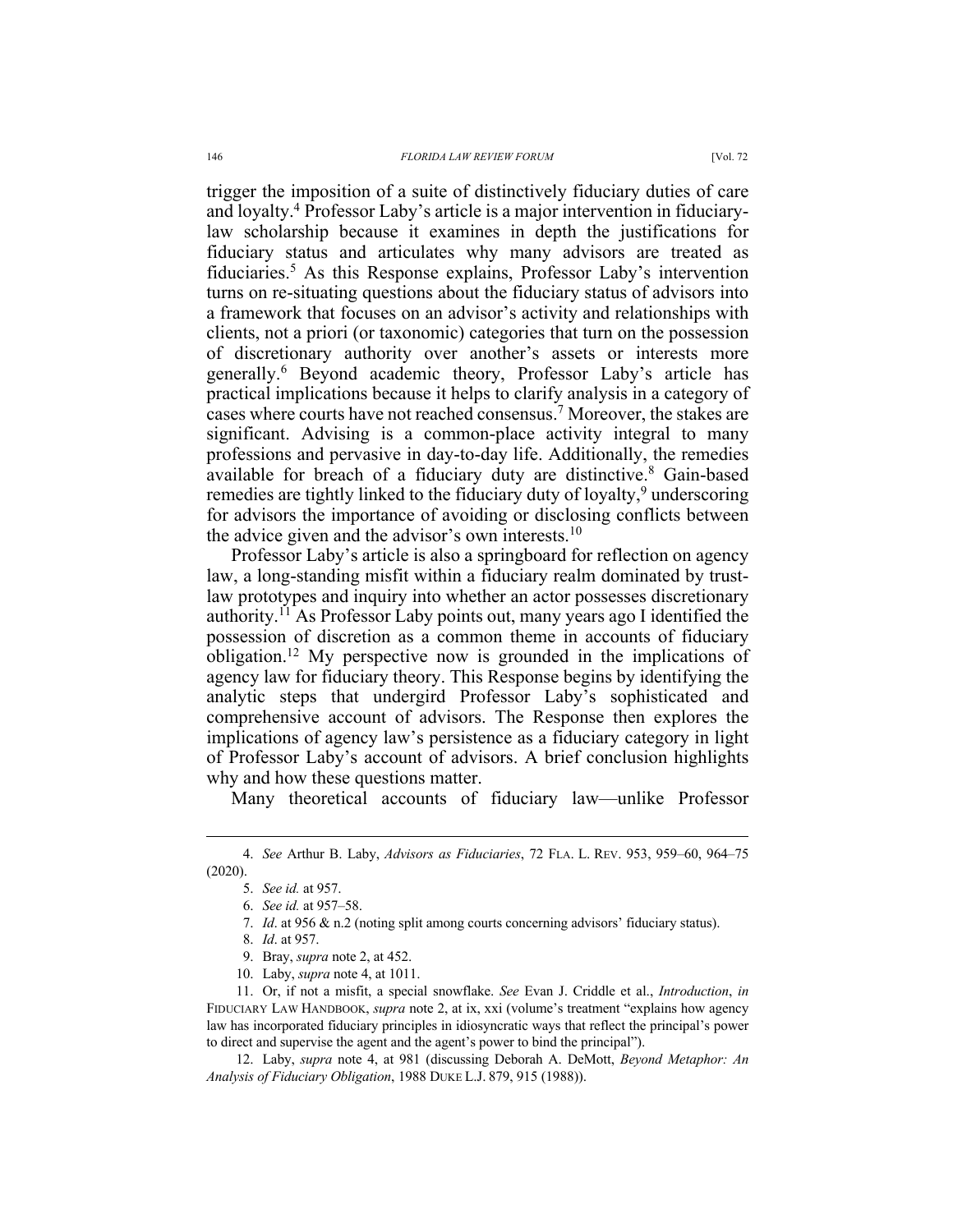Laby's—use a framework that focuses on types of actors and their status, determined as an initial matter in taxonomic fashion. In contrast, Professor Laby's inquiry into advisors initially focuses on activity and its consequences: advisors seek trust from their advisees by inviting them to repose trust, leading to reliance and vulnerability.<sup>13</sup> The fiduciary duty for advisors "grows out of the nature of the trust relationship," with the objective of preventing harm that can stem from misplaced trust as well as furnishing a distinctive set of remedies when trust is betrayed.<sup>14</sup> Also crucial to Professor Laby's account is that the context in which the activity of advising occurs serves to designate clear cases in which an advisor owes a fiduciary duty, such as lawyers who advise clients but do not have discretionary authority over their assets.<sup>15</sup> In many clear cases, advisors, like lawyers who are characterized as fiduciaries, are professionals; they give advice as an essential component of an expert service, for which, one way or another, they receive compensation.

As Professor Laby acknowledges, advice-giving by itself does not necessarily trigger fiduciary consequences.16 Context matters to explain, for example, why registered investment advisors owe fiduciary duties but car mechanics typically do not. Only rarely would advising be the dominant point of hiring a mechanic or serve as the primary basis for compensation; and most mechanics do not hold themselves out as advisors as opposed to skilled providers of non-advisory services. The stakes are also relevant in defining context. For most people, advice concerning vehicle repairs carries lower stakes than financial advice about life savings, which feature more prominently in clients' overall financial stories. And the remedial consequences when an advisor breaches a fiduciary duty may matter, at least implicitly, in assessing the advisor's status. A car mechanic may well give advice that is conflicted for example, to repair an older vehicle that does not warrant it—but the conflict and its ramifications are likely to be more evident than advice given in the context of investing in financial products and investment strategies.

To be sure, as fiduciary-law scholarship has deepened over the years, canonical accounts encompass cases in which courts analyze particular facts and circumstances to determine, on an ad hoc basis, whether to characterize a particular relationship as fiduciary. In Daniel Kelly's assessment of ad-hoc fiduciaries, they include instances in which a financial advisor "cultivates a relationship of trust," having held out expertise, to an "inexperienced [client who] relies on her advice and

<sup>13.</sup> *See id.* at 958.

<sup>14.</sup> Laby, *supra* note 4, at 956.

<sup>15.</sup> *Id.* at 973–74.

<sup>16.</sup> *Id.* at 958.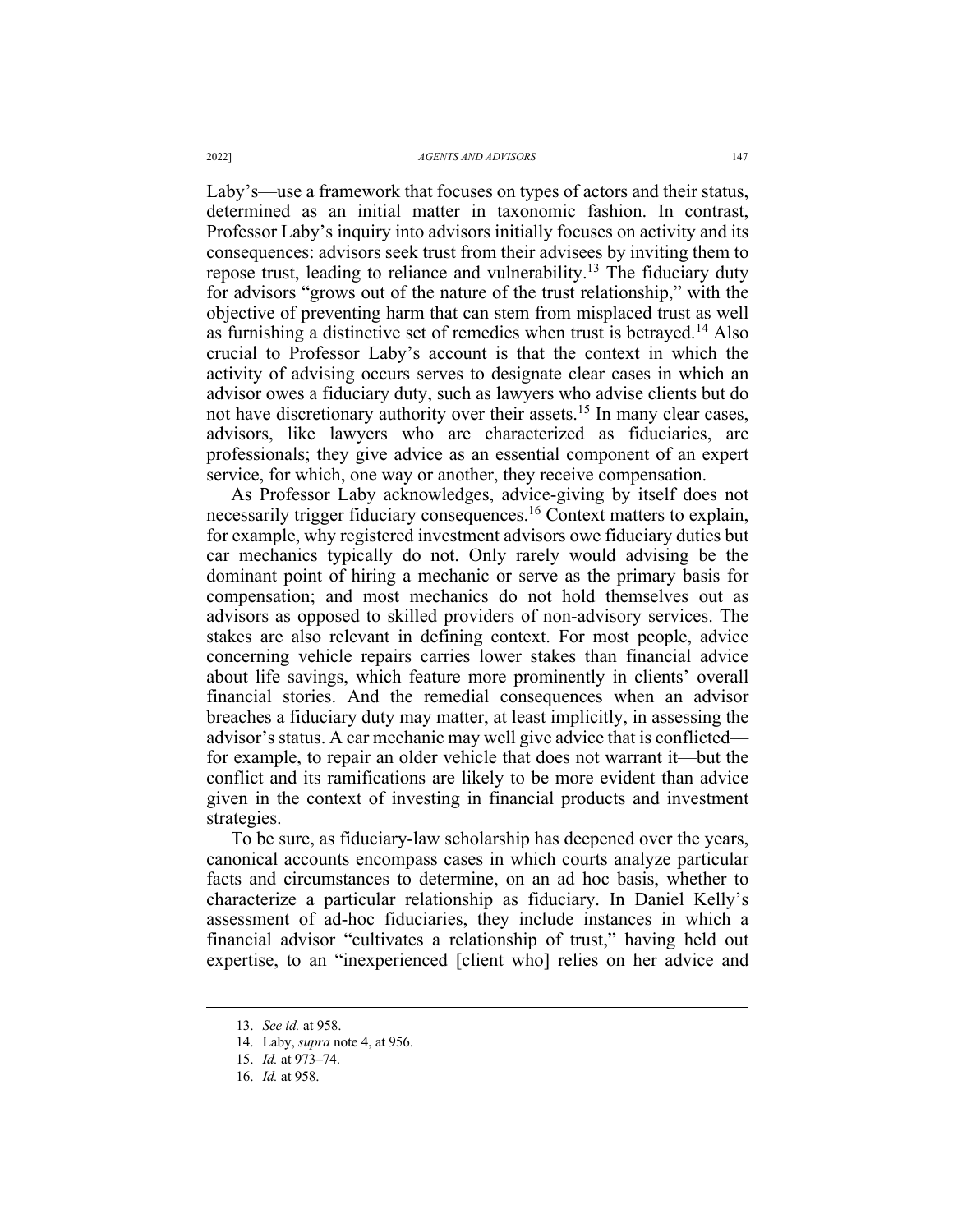reposes complete trust in" the advisor.<sup>17</sup> To be sure, advisees' experience is not a binary concept; it varies across a spectrum. An advisor may owe fiduciary duties to an advisee who is not completely inexperienced in business or investing, in particular when the advisor has superior knowledge and expertise about complex transactions configured by the advisor that generate substantial and undisclosed conflicts of interest.<sup>18</sup> Professor Laby also notes that courts often determine whether an advisor should be deemed an ad hoc fiduciary "against a backdrop dominated by status-based fiduciaries,"19 in which some advisors—like lawyers and trustees—occupy a defined role from which fiduciary status follows without inquiry into specifics of a relationship.<sup>20</sup>

Might the fact that some advisors will always be treated as fiduciaries "lead other advisees to assume that advice giving, even if done by someone who is not a status-based fiduciary, is a fiduciary enterprise? $1^{21}$ Professor Laby characterizes this as a "spillover effect" that may shape advisees' expectations "as an empirical matter," but should not operate as "an independent reason to impose a fiduciary duty" on advisors who are not status-based fiduciaries.<sup>22</sup> But agency-law doctrine suggests such a reason when an advisor has constructed an appearance that shapes advisees' reasonable expectations. The doctrine of apparent authority is the most prominent doctrine in agency law that ascribes legal significance to the creation of appearances, which occurs when a manifestation by a principal that an agent has authority to act on the principal's behalf<sup>23</sup> shapes the understanding and thus the reasonable behavior of third parties. Agency-law doctrines respond to third-party risks created through constructed appearances of authority or of agency itself.<sup>24</sup> In particular, through the constructed appearance of an agent's authority, a principal can entice a third party to commit to a transaction within the scope of the agent's apparent authority, while reserving the option of later

<sup>17.</sup> *See* Kelly, *supra* note 3, at 3, 4.

<sup>18.</sup> *See* Bamford v. Penfold, 2020 WL 967942, at \*2–3, \*5 (Del. Ch. Feb. 28, 2020) (defendant served as business and financial advisor to plaintiff, his close friend for decades whose sophistication did not extend to complex business structures and tax-related issues; defendant, inter alia, did not disclose related-party transactions with business entity in which plaintiff invested, including those facilitated by reorganization of entity). In *Bamford*, the court held that the complaint's allegations of a "deep and intimate friendship" were "sufficiently strong to contribute to an inference of a fiduciary relationship," detailing that the defendant "exercised control over significant assets and oversaw [the plaintiff's] personal finances," and the plaintiff "trusted and relied on" the defendant, "who had superior knowledge and expertise," all in "the context of a close and intimate friendship that reached a familial level." *Id.* at \*11.

<sup>19.</sup> Laby, *supra* note 4, at 998.

<sup>20.</sup> *Id*.

<sup>21.</sup> *Id*.

<sup>22.</sup> *Id*. at 999.

<sup>23.</sup> RESTATEMENT (THIRD) OF AGENCY §§ 2.03 & 3.03 (AM. L. INST. 2006).

<sup>24.</sup> *Id.*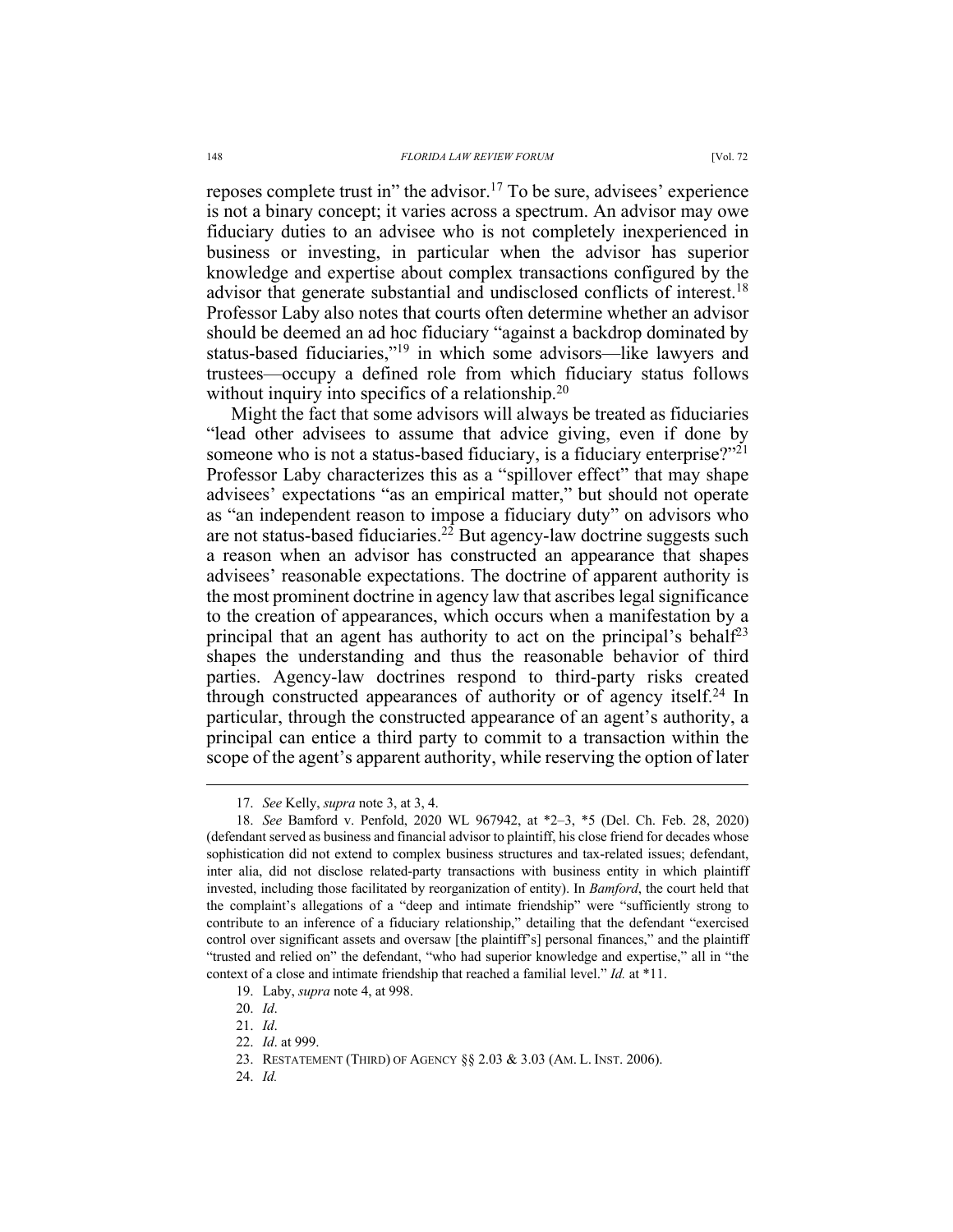disavowing the transaction, to the principal's advantage but the third party's disadvantage, although the third party reasonably believed the appearance to be true and acted accordingly.<sup>25</sup> Likewise, an advisor who engenders advisees' expectations of loyalty by positioning her services as comparable to those of status-based fiduciaries – knowing (or hoping) that advisees are likely to believe her construction of an apparent "fiduciary enterprise"—furnishes a reason to hold her to the consequences of that constructed appearance.

Finally, in Professor Laby's account, the texture of the parties' relationship over time matters.<sup>26</sup> The relationship between two parties may evolve from a non-fiduciary relationship to a fiduciary one, with the provision of advice serving as a trigger.<sup>27</sup> Likewise, seeking and obtaining trust, an essential component of advisory relationships in Professor Laby's account,<sup>28</sup> may occur quickly or more gradually. One implication Professor Laby leaves largely unexplored is whether evolution operates in only one direction. That is, if an advisee becomes skeptical about an advisor, at some point might their relationship lose its fiduciary dimension? A client might manifest lessened trust through additional inquiries to the advisor, lessened compliance with the advice, or enhanced monitoring, among other possibilities. As Professor Laby notes, "[t]rust is not all or nothing,"<sup>29</sup> and a client who, despite skepticism, follows an advisor's recommendation necessarily reposes enough trust in the advisor to comply with the advice.

Professor Laby's challenge to the view that only actors who possess discretionary authority are subject to fiduciary duties<sup>30</sup> also carries implications for agents and agency law. In contrast to the unsettled or context-dependent status of advisors, authoritative accounts of agency law characterize agents as fiduciaries and treat an agent's fiduciary status as a central feature in an agency relationship.<sup>31</sup> Writing in 1889 in a still-

<sup>25.</sup> For a fuller account, see Deborah A. DeMott, *The Platform as Agent*, *in* INTERMEDIARIES IN COMMERCIAL LAW (Paul S. Davies & Tan Cheng-Han, eds.) (forthcoming Sep. 2022). More broadly, agency doctrine is alert to the multiple ways in which principal and agent may collude with each other to the disadvantage of third parties. *See* George M. Cohen, *Law and Economics of Agency and Partnership*, *in* 2 OXFORD HANDBOOK OF LAW AND ECONOMICS 399, 403 (Francisco Parisi ed., 2017).

<sup>26.</sup> *See* Laby, *supra* note 4, at 957.

<sup>27.</sup> *Id*. at 975.

<sup>28.</sup> *Id*. at 956.

<sup>29.</sup> *Id*. at 1005, n.349.

<sup>30.</sup> *Id.* at 957.

<sup>31.</sup> The successive Restatements of Agency reflect the uncontroversial proposition that agents serve as fiduciaries. RESTATEMENT OF AGENCY § 13 (AM. L. INST. 1933) ("An agent is a fiduciary with respect to matters within the scope of his agency."); RESTATEMENT (SECOND) OF AGENCY  $\S$  1(1) (AM. L. INST. 1958) ("Agency is the fiduciary relation which results from the manifestation of consent by one person to another that the other shall act on his behalf and subject to his control, and consent by the other so to act."); RESTATEMENT (THIRD) OF AGENCY § 1 (AM.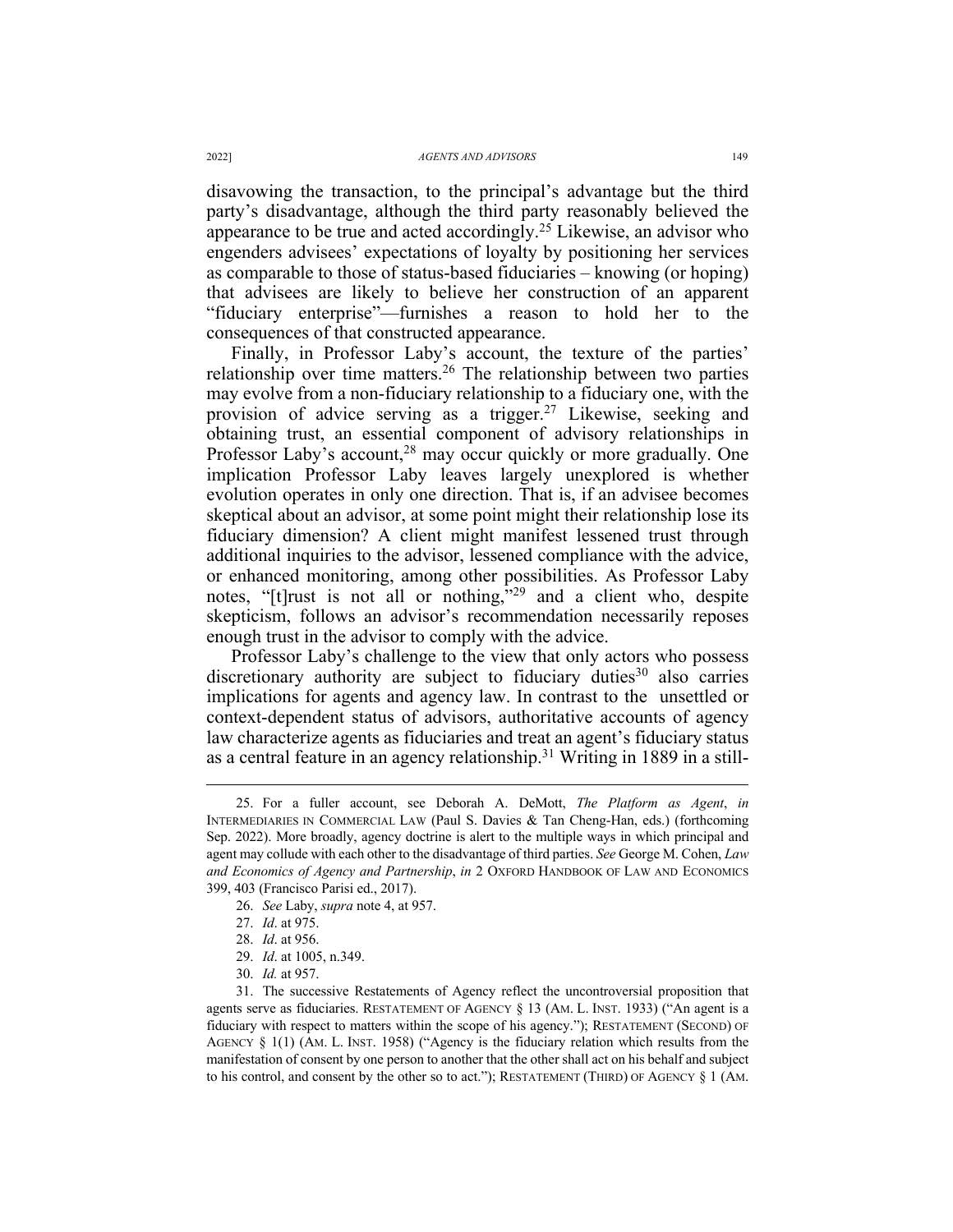influential account of agency law in the United States, Floyd R. Mechem observed that "[r]eliance upon the agent's integrity, fidelity and capacity is the moving consideration in the creation of all agencies  $\dots$ ."<sup>32</sup> Of course, agents with power to bind their principals to transactions appear to satisfy—at least most of the time—the conventional requisite for fiduciary status. This is because such an agent possesses discretionary authority either through the control of the principal's property<sup>33</sup> or power over the principal's affairs,<sup>34</sup> and thus the power<sup>35</sup> "to change the principal's legal or practical position."36

But given the range of agency relationships, the issue is not so simple. In particular, what does "discretion" require? Suppose the principal confers authority on the agent in terms that leave the agent no choice about what to do, for example, through precise specifics about the terms of the transaction the principal desires. Does the agent possess "discretion" as required by dominant academic accounts of fiduciary law? Although the principal has not authorized the agent to make any choice on the principal's behalf, what the agent does, in compliance with the principal's instructions, will affect the principal's legal relations by binding the principal to a transaction with a third party.

Why might it matter whether the agent is a fiduciary? The agent might perfectly execute the principal's instructions but additionally (and without the principal's consent) self-deal or otherwise obtain personal benefit in connection with the transaction, perhaps by front-running the transaction executed for the principal with a transaction on the agent's own behalf.<sup>37</sup> Or the agent might fail to inform the principal that the third party is willing to deal on more advantageous terms, induced to silence

L. INST. 2006) ("Agency is the fiduciary relationship that arises when one person (a 'principal') manifests assent to another person (an 'agent') that the agent shall act on the principal's behalf and subject to the principal's control, and the agent manifests assent or otherwise consents so to act.").

<sup>32.</sup> 1 FLOYD R. MECHEM, A TREATISE ON THE LAW OF AGENCY § 454, at 300 (1889).

<sup>33.</sup> Laby, *supra* note 4, at 979.

<sup>34.</sup> *Id*.

<sup>35.</sup> In the agency context, "power" is preferable to "authority" because it encompasses an agent who commits the principal to a third party via apparent authority, not actual authority. As between principal and agent, an act that binds the principal to a third party via only apparent authority constitutes a straightforward breach of the agent's duty to act only within the scope of actual authority. RESTATEMENT (THIRD) OF AGENCY § 8.09(1) (AM. L. INST. 2006). The agent has a duty to indemnify the principal against any loss suffered by the principal as a consequence. *Id*. cmt. b.

<sup>36.</sup> Laby, *supra* note 4, at 979–80.

<sup>37.</sup> *See, e.g.*, Brandeis Brokers Ltd. v. Black, [2001] 2 Lloyd's Rep. 359 (QB) (Eng.) (treating front- running as a breach of fiduciary obligation; broker in metals futures front-ran clients' orders, then later allocated purchase to itself or to client at its election with knowledge of subsequent movements in market).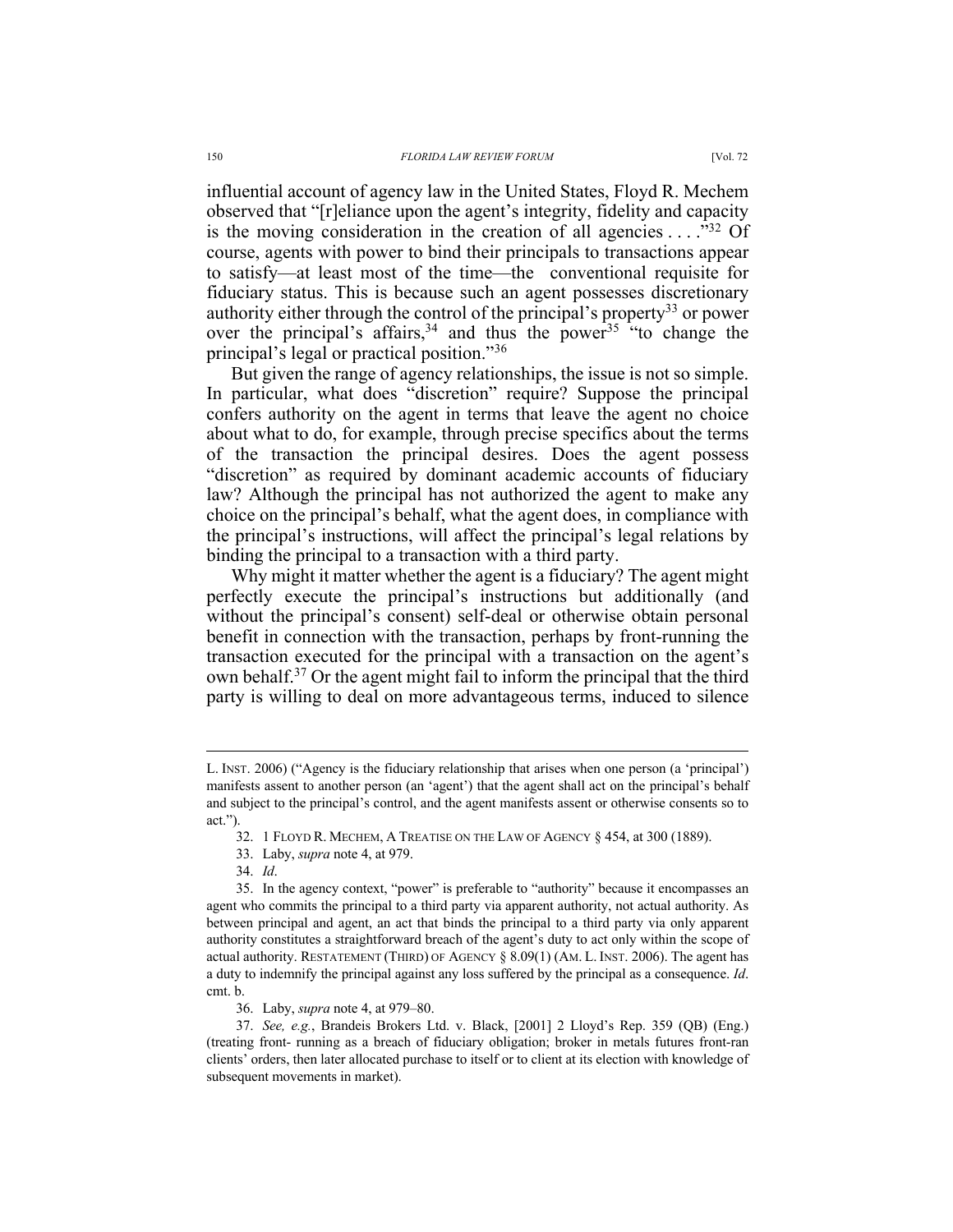by payment from the third party.<sup>38</sup> The agent's duty to account for the benefits obtained through side dealings or other departures from loyalty stem from the agent's fiduciary status and the distinctive remedies associated with breach; it's no defense to the agent that the transaction conducted on the principal's behalf complied with the principal's instructions.<sup>39</sup>

Long-settled agency law treats these examples (and many others) as easy examples of an agent's breach of the fiduciary duty of loyalty. This disjunction between decisional law and theory requires rethinking what "discretion" means in this context. Perhaps discretion requires not that an agent be empowered to choose among transactional alternatives on the principal's behalf but only—and consistently with a dictionary definition of 'discretion'—that the agent have "the freedom to decide on a course of action."40 The agent possessed "agency" as a person with capacity to assert control over the agent's own decisions, $41$  or freedom to decide what to do, albeit disloyally to the principal. Acting as an extension of the principal's legal personality, $42$  the agent should act consistently with a reasonable belief of what the principal wishes for the agent to do, which would not be true of disloyal conduct. The consequences for the principal of consenting to a legally-consequential extension of the principal's personality—including imputed knowledge of facts known to the agent and material to the agency relationship—justifies treating an agent as a fiduciary, distinct from questions about the agent's possession of discretion.

Moreover, the definitional requisites for any agency relationship fit uneasily into conventional accounts of fiduciary relationships because, however defined, an agent's discretion co-exists with and may be overshadowed by the principal's power to control the agent. As Samuel Bray writes of agency relationships, throughout their duration "the principal tends to be present, uncowed, and able to assert control."<sup>43</sup> The implications of this structural property may conflict with positing that an agent has meaningful discretion, overshadowed as its exercise would always be by the principal's ongoing capacity to exercise control. Relatedly, in common-law agency doctrine, when a principal loses legal capacity to do an act, the agent loses actual authority to do the act, underscoring how central the principal's capacity for control is to the

<sup>38</sup>*. See* RESTATEMENT (THIRD) OF AGENCY § 8.01, illus. 3 (AM. L. INST. 2006).

<sup>39.</sup> *Id*. § 8.01, cmt. b.

<sup>40.</sup> CONCISE OXFORD ENGLISH DICTIONARY 410 (11th ed. 2008) (defining 'discretion' as "1. the quality of being discreet. 2. the freedom to decide on a course of action").

<sup>41.</sup> RESTATEMENT (THIRD) OF AGENCY § 1.01, cmt. b (AM.L.INST. 2006) (discussing varied meanings of 'agency' in the law, philosophical and literary studies, and economics).

<sup>42.</sup> DeMott, *Fiduciary Principles in Agency Law*, in FIDUCIARY LAW HANDBOOK, *supra*  note 2, at 24.

<sup>43.</sup> Bray, *supra* note 2, at 461.